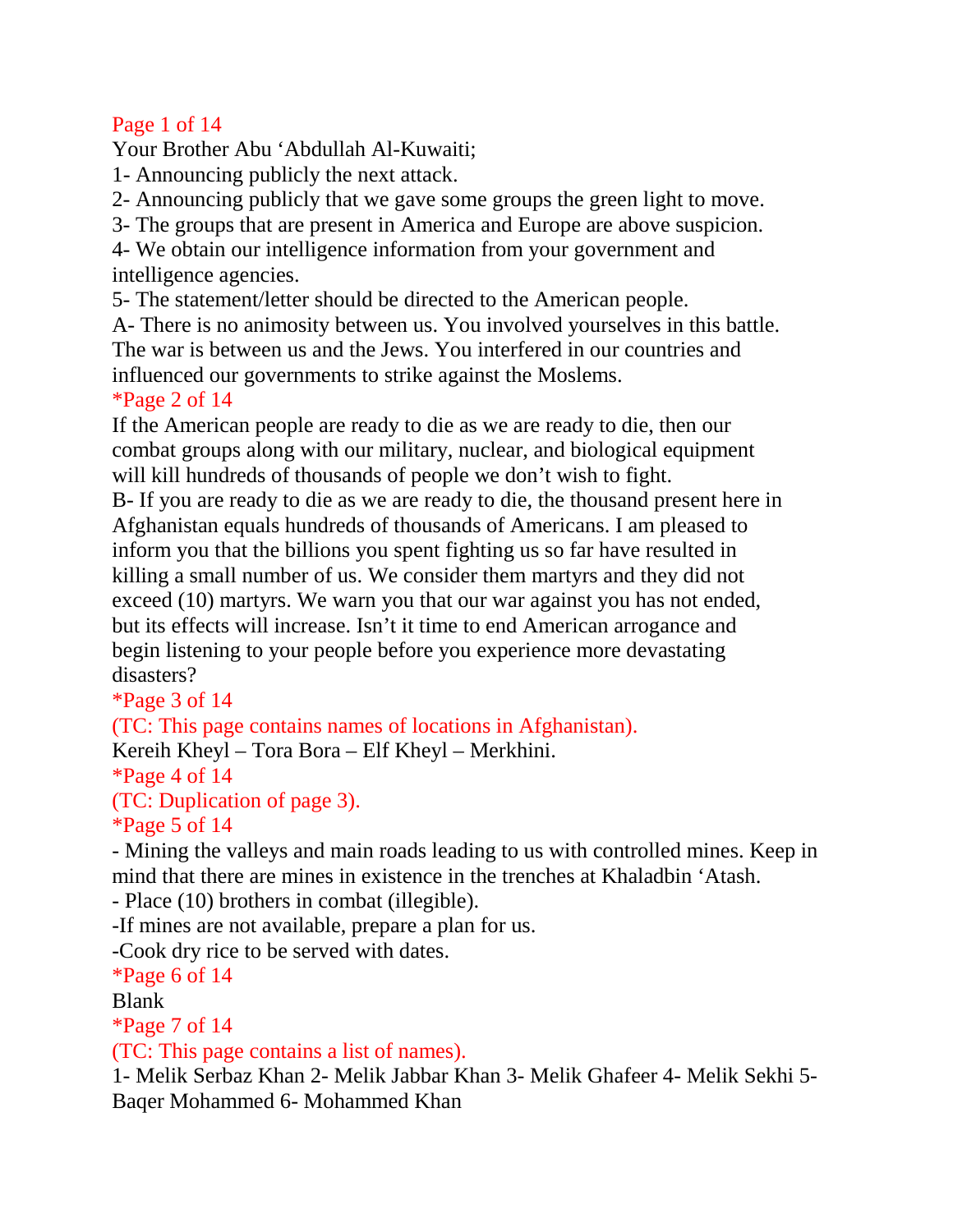\*Page 8 of 14

(TC: This page contains a list of names).

1- Melik Shah Mohammed Khan 2- Melik Nader Khan 3- Melik I'tibar Khan

- 4- Melik 'Abd Al-Wakeel
- 5- Hamzeh Khail
- 6- Hajji 'Abd Al-Sattar
- 7- Hajji Abu Nada Khail
- 8- Melik Banandeh Khan
- 9- Melik Salman Shah

\*Page 9 of 14

### (TC: This page contains a list of personal items).

- 1- Toothbrush + paste
- 2- Comb
- $3-$  Shampoo  $+$  soap
- 4- Toilet paper
- 5- Shaving kit
- 6- Mustache scissors and mirror
- 7- Outer wear
- 8- Under wear
- 9- Socks
- 10- Sandals
- 11- Sewing kit

# \*Page 10 of 14

On the benefit of safeguarding, mention the benefit of fasting and praying in the month of Ramadan. Mention a verse on the benefit of unselfishness; the benefit of reciting the Holy Koran and the benefit of martyrdom. What is the reward of saying Glory to God and repeating it 5 times, or bench pressing 50 times; reciting a verse of the Holy Koran or a poem?

# \*Page 11 of 14

In the Name of God the Merciful the Compassionate

Dear brother Mujahid Khallad Al-Kuwaiti'

Peace be upon you;

Please be informed that I am leaving to the north at the orders of the Sheikh to make arrangements for some matters there.

I spoke with the Sheikh concerning you, and he said that you will come down in one week from the date of this letter, and Brother Al-Zubair Al-Kuwaiti will accompany you. I pray that God keeps you and protects you!

P.S: It is necessary that you meet with the Sheikh first.

Signed:

Your Brother